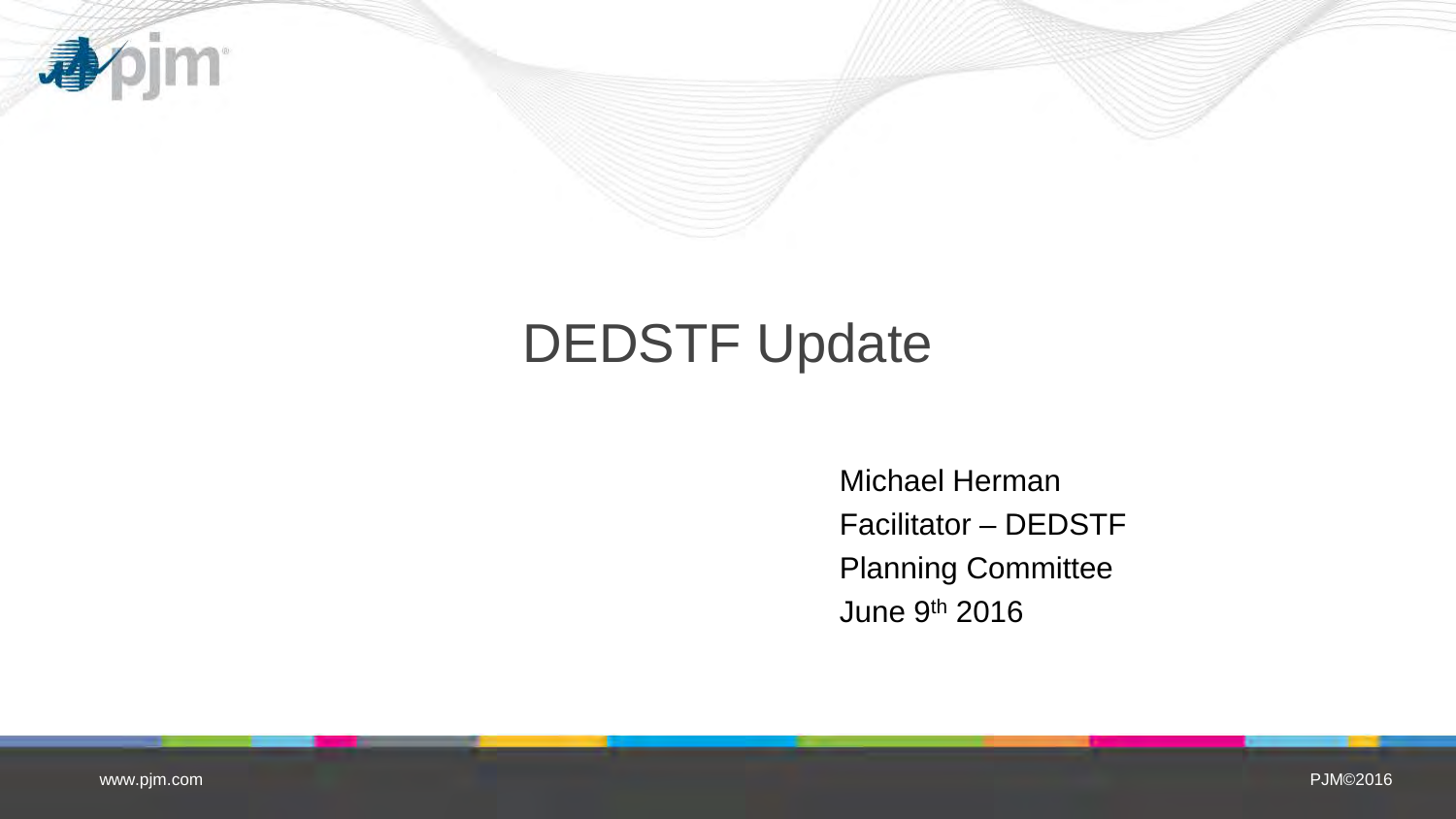

### Issue Charge/Problem Statement

- Issue Charge/Problem Statement:
	- Develop minimum engineering design standards, which would take into consideration geography, and physical and other local needs (noise level, undergrounding requirements, etc.) of the project. The design standards would apply to projects that are competitively solicited and address the following areas.
		- a. Transmission Lines
		- b. Substations
		- c. System Protection and Control Design and Coordination
	- [http://pjm.com/~/media/committees-groups/task-forces/dedstf/postings/20150818-dedstf-issue-charge.ashx](http://pjm.com/%7E/media/committees-groups/task-forces/dedstf/postings/20150818-dedstf-issue-charge.ashx)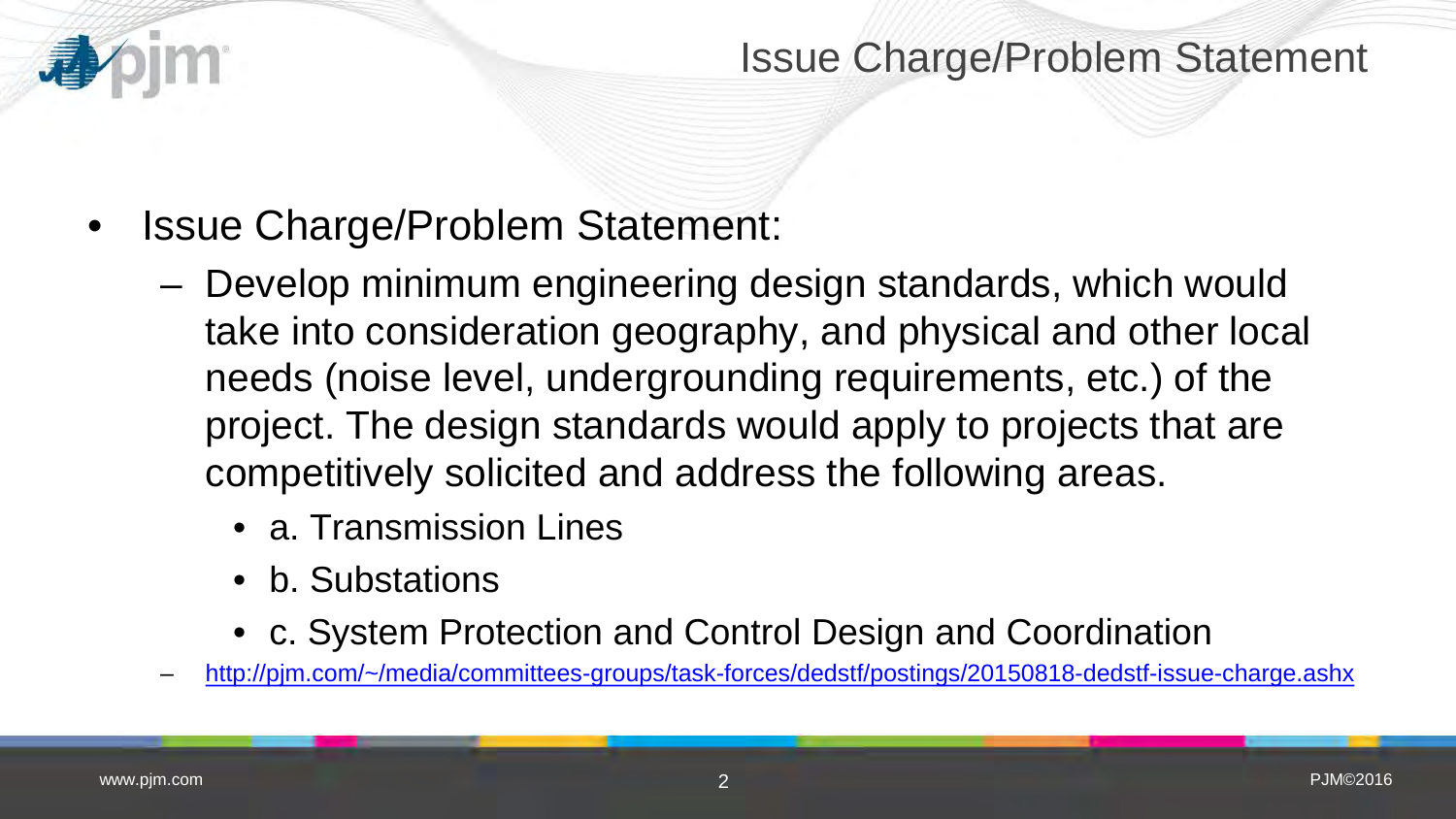

- Q1 2016 the DEDSTF elected via informal poll to divide into the following three subgroups to focus attention on specific minimum design standards:
	- Transmission Lines
	- Substations
	- System Protection and Control Design and Coordination
- These groups are currently in the process of utilizing existing documentation, M07 and TSS guidelines as a strawman to develop minimum design standards.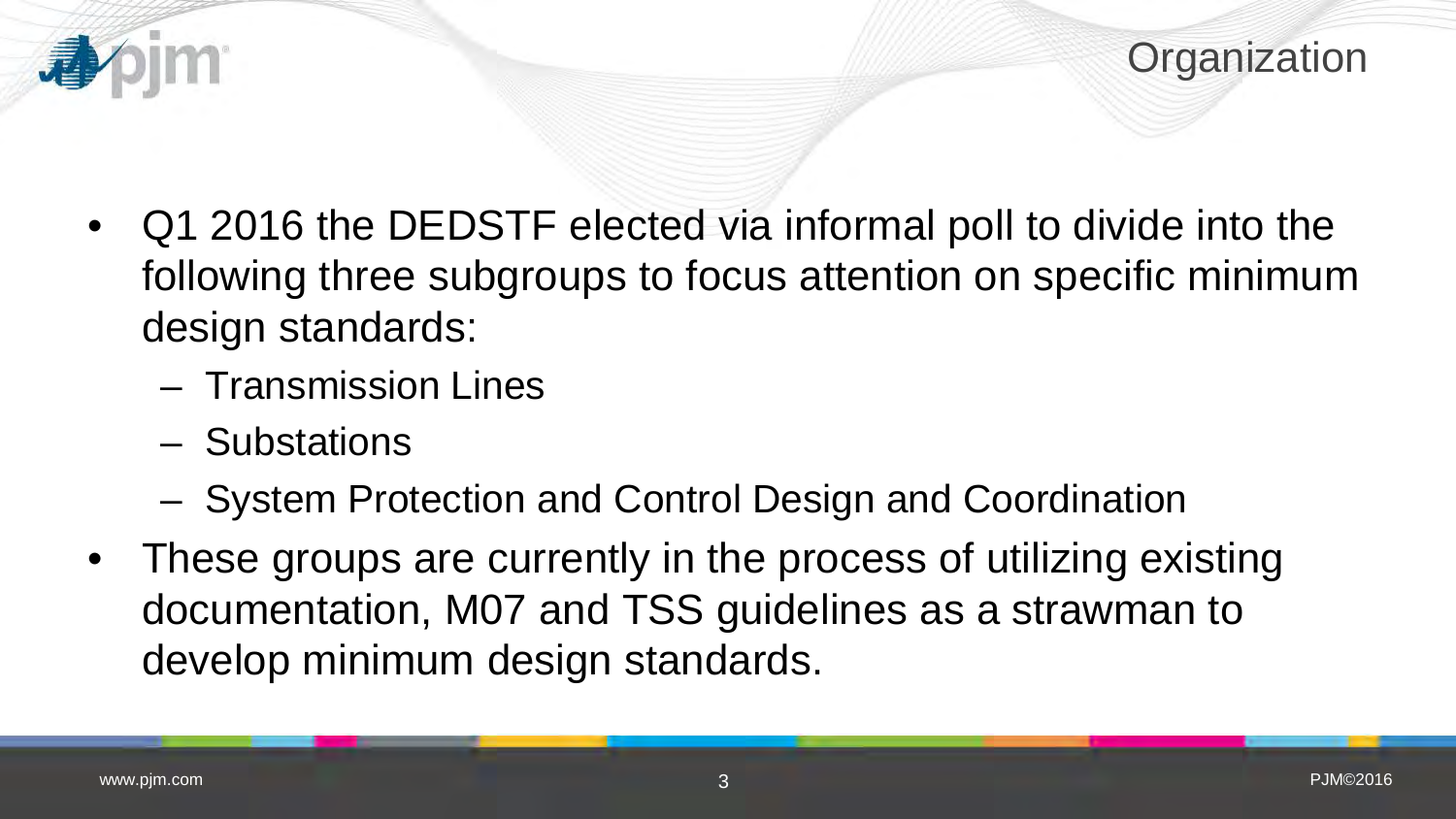

# Transmission Lines Subgroup Update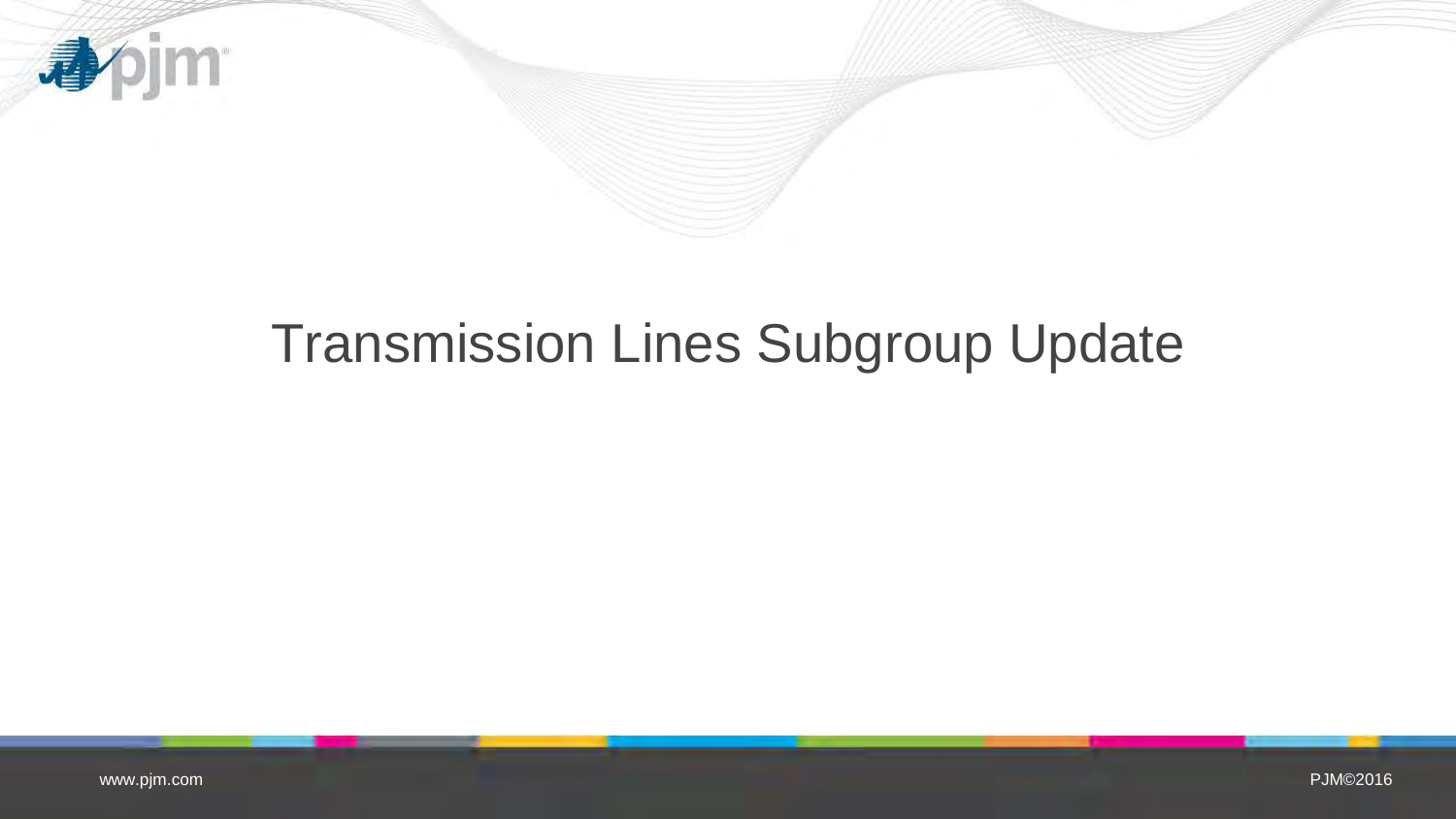

# Transmission Lines Subgroup

- Scope and Guiding Principles Document
- Work Plan
	- Spreadsheet review
	- Targeted discussions (ex, live line)
- 3 month look ahead
	- Spreadsheet review
	- Development of preliminary standards format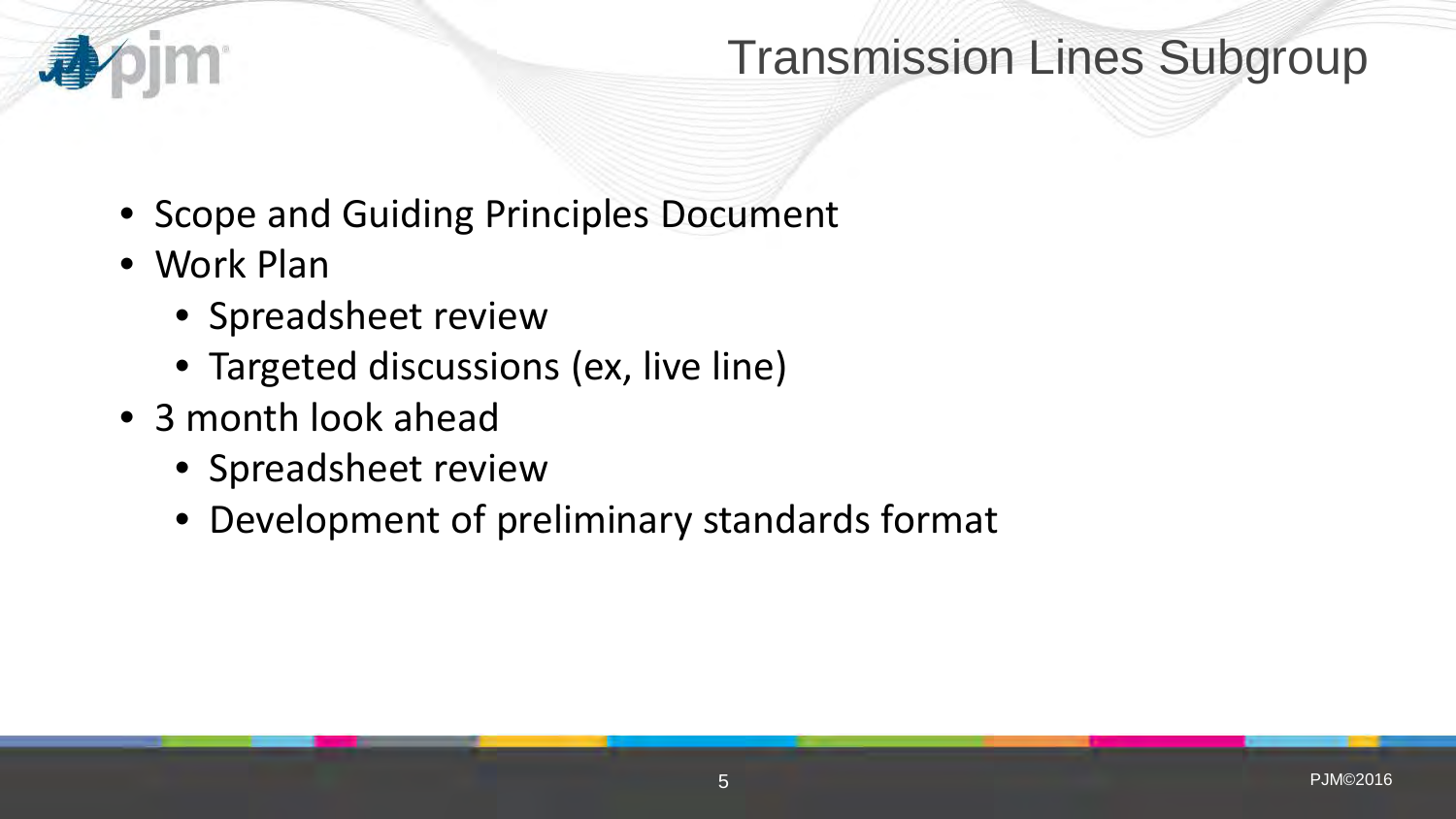

### Lines Documentation

#### 500 KV OH DESIGN STANDARDS

| Criteria Items                                       | <b>NESC 2012</b> | <b>PJM 2002</b><br><b>TSDS Guidelines</b> |
|------------------------------------------------------|------------------|-------------------------------------------|
| <b>ENVIRONMENTALIGENERAL</b>                         |                  |                                           |
|                                                      |                  |                                           |
|                                                      |                  | -30°C to +40°C (from                      |
|                                                      |                  | 40°C N & W of Blue                        |
| Ambient Temperature Range                            | NIA.             | Mountain]                                 |
| Keraunic Level                                       |                  | 40                                        |
| Minimum Extreme Wind Loading                         |                  | 25 pdf                                    |
| Heavy Ice Load (No Wind)                             |                  | 11/2"                                     |
| Code Requirements                                    |                  | NESC Grade "B"                            |
| Provisions for Live Line Maintenance                 |                  | As required by the TO<br>Construction and |
|                                                      |                  |                                           |
|                                                      |                  | maintenance access                        |
|                                                      |                  | is required to each                       |
| <b>Access Requirements</b>                           |                  | structure                                 |
| Line crossings                                       |                  |                                           |
| Line cascade mitigation                              |                  |                                           |
|                                                      |                  |                                           |
|                                                      |                  |                                           |
|                                                      |                  |                                           |
|                                                      |                  |                                           |
|                                                      |                  |                                           |
| <b>ELECTRICAL</b>                                    |                  |                                           |
| FIV Level @ 350 kV line to ground.                   |                  | 300uV @ IMHz                              |
| Switching Impulse Withstand level [3 <sup>mm</sup> ] |                  | 990 kV                                    |
| 250 x 2500ps minimum critical flashover              |                  | 1200 kV                                   |
| 1.2 x 50 µs minimum critical flashover (lightning)   |                  | 2145 kV                                   |
|                                                      |                  | 1/100 miles (160km)                       |
| Lightning Trip out Performance (line)                |                  | per year.                                 |
|                                                      |                  | 1/100 miles (160km)                       |
| Line trip out performance from all other causes.     |                  | per year                                  |
|                                                      |                  | Alcoa Sag & Tension                       |
| Sag and tension Calculation method                   |                  | Software or                               |
|                                                      |                  | Provide adequate                          |
|                                                      |                  | clerance so that 12" of                   |
|                                                      |                  | clearance exists                          |

PJM DEDSTF Lines Sub-group

Environmental/General

#### **Ambient Temperature Range**

No mention in the NESC. The PJM TSDS Guidelines state (-30 C to +40 C, from -40 CN&W of Blue Mountain)

Status: validate closed

#### **Keranuic Level**

 $PJM$  TSDS = 40.

Conversation at 4/14/16 meeting centered around viability of this parameter as there is better data available as described below:

The keraunic number is a system to describe lightning activity in an area based upon the audible detection of thunder. It is defined as the average number of days per year when thunder can be heard in a given area, and the likelihood thereby of a thunderstorm. An isokeraunic map plots contours of equal keraunic number. The keraunic number has been used to set standards for safe design of electrical systems in structures connected to the local power grid.

Before technology was developed to accurately detect and record lightning flashes, keraunic measurements were the standard means to assess the probability of lightning at a location. However, a keraunic number does not distinguish between forms of lightning, such as cloud-to-cloud, or cloud-to-ground, and is limited by the requirement for the thunder to be audibly detected. For these reasons, the keraunic number has been replaced by more accurate Flash Density maps, which collect data from both ground-based and satellite lightning detectors.

Status - Use software based programs such as TFlash which utilize flash density data to model performance.

#### **Minimum Extreme Wind Loading**

NESC and PJM TSDS recommend NESC 250C WIND MAP

Status: Still in discussion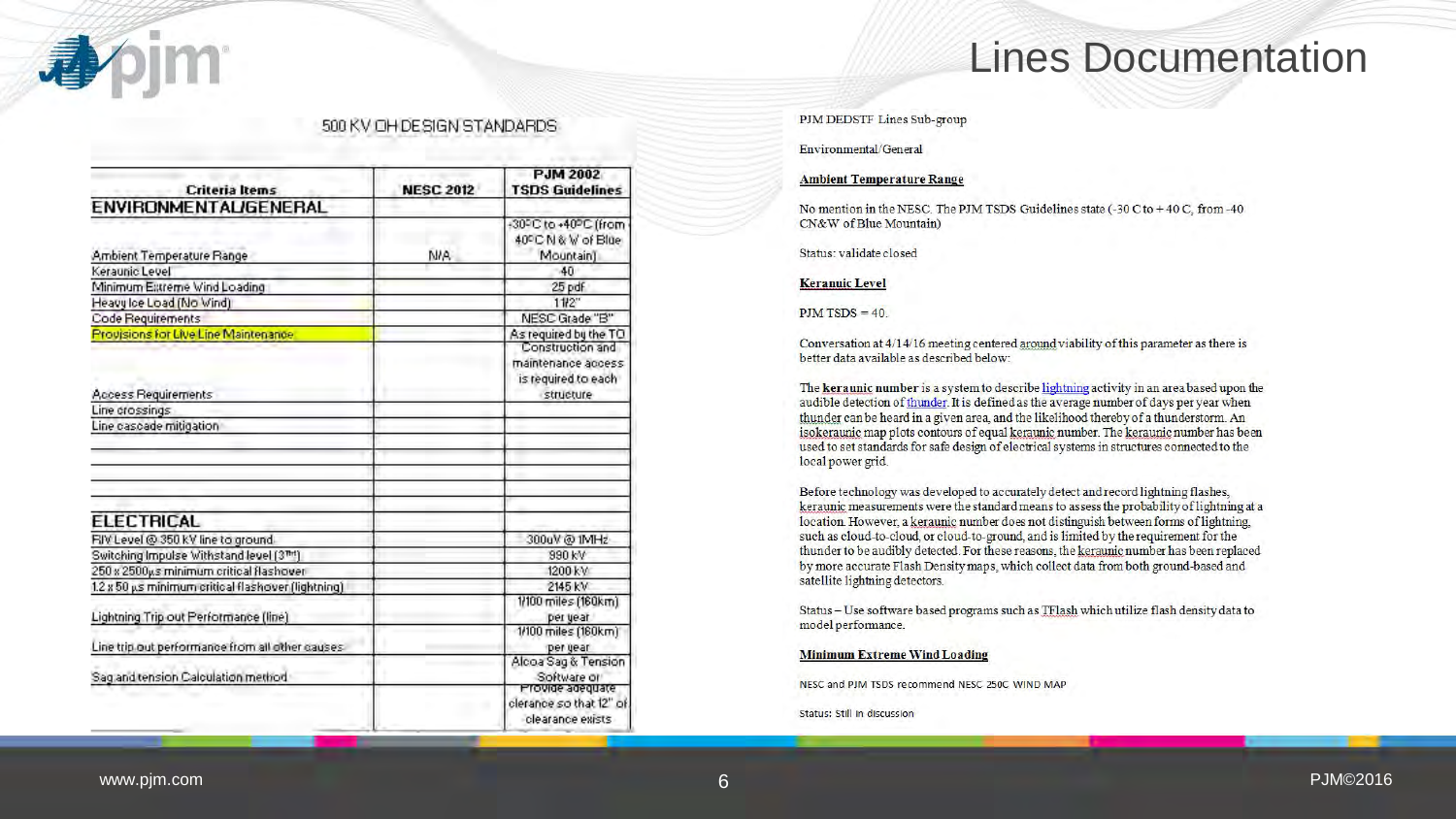

Lines Next Steps

- Continue spreadsheet review
- Develop targeted deeper discussions
- Develop preliminary standards document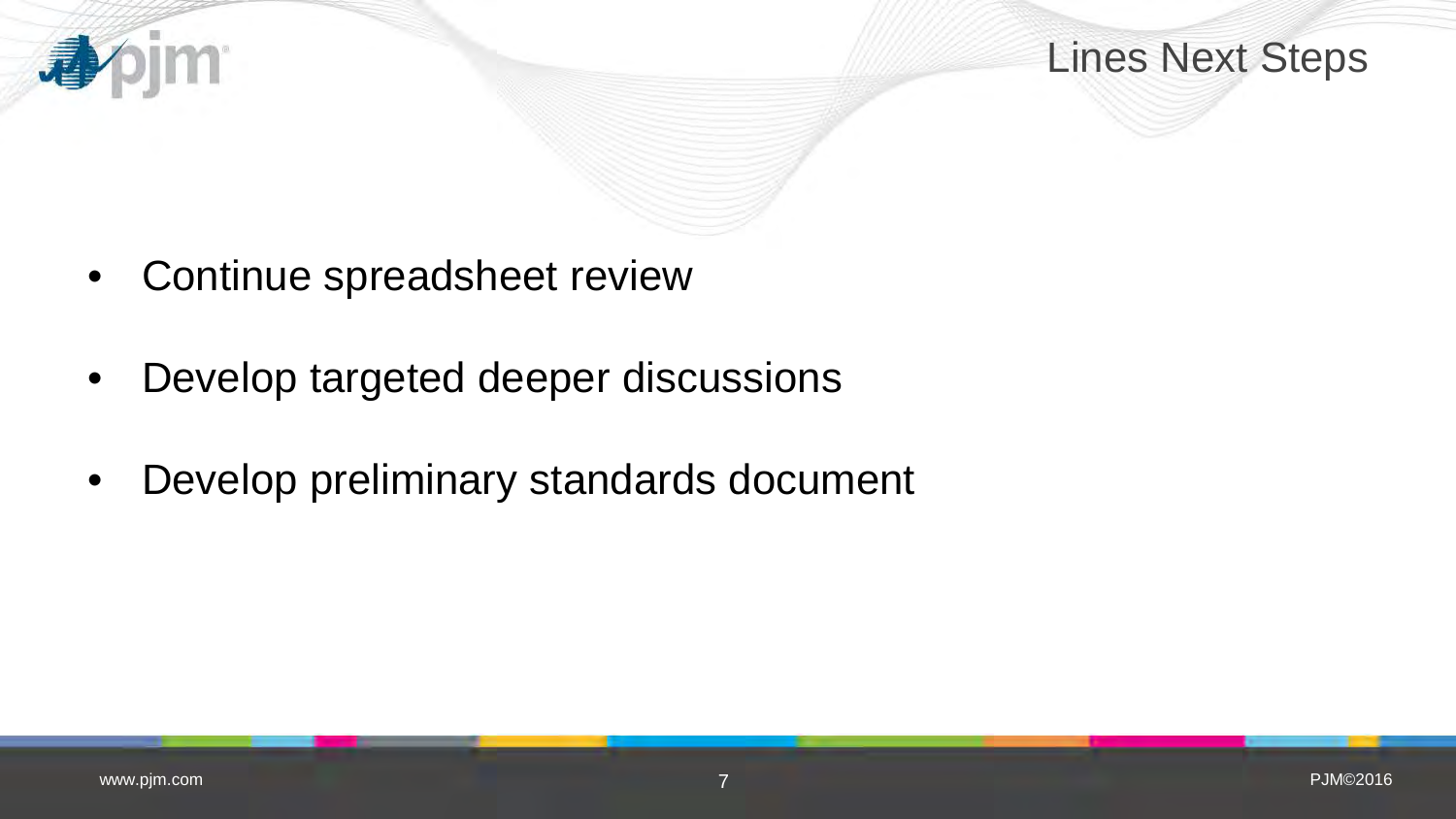

## System Protection and Control Design and Coordination Subgroup update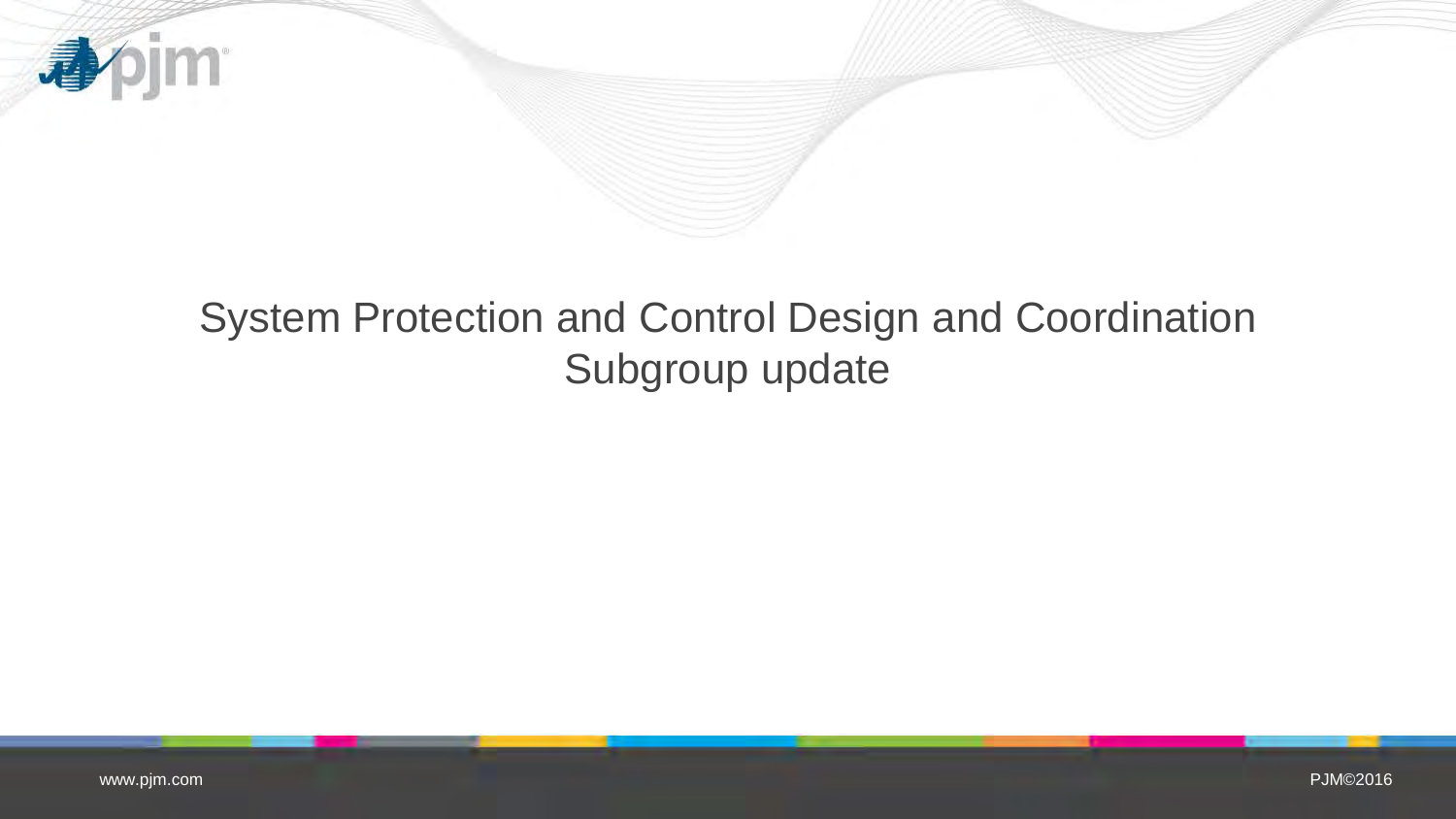## Protection Subgroup update

- General consensus that PJM Manual M7 is a strong starting point
- Additional items, not covered in PJM Manual 7 to be discussed
	- Rack design (terminal block reqs, wire sizing, general rack layout/arrangement
	- Protection design (CT, VT selection, supervisory relays, test switches, etc)
	- Metering requirements
	- SCADA
	- Alarm requirements
	- Commissioning procedures
	- Disturbance Monitoring Equipment (PRC-002, 018??)
	- 69kV solutions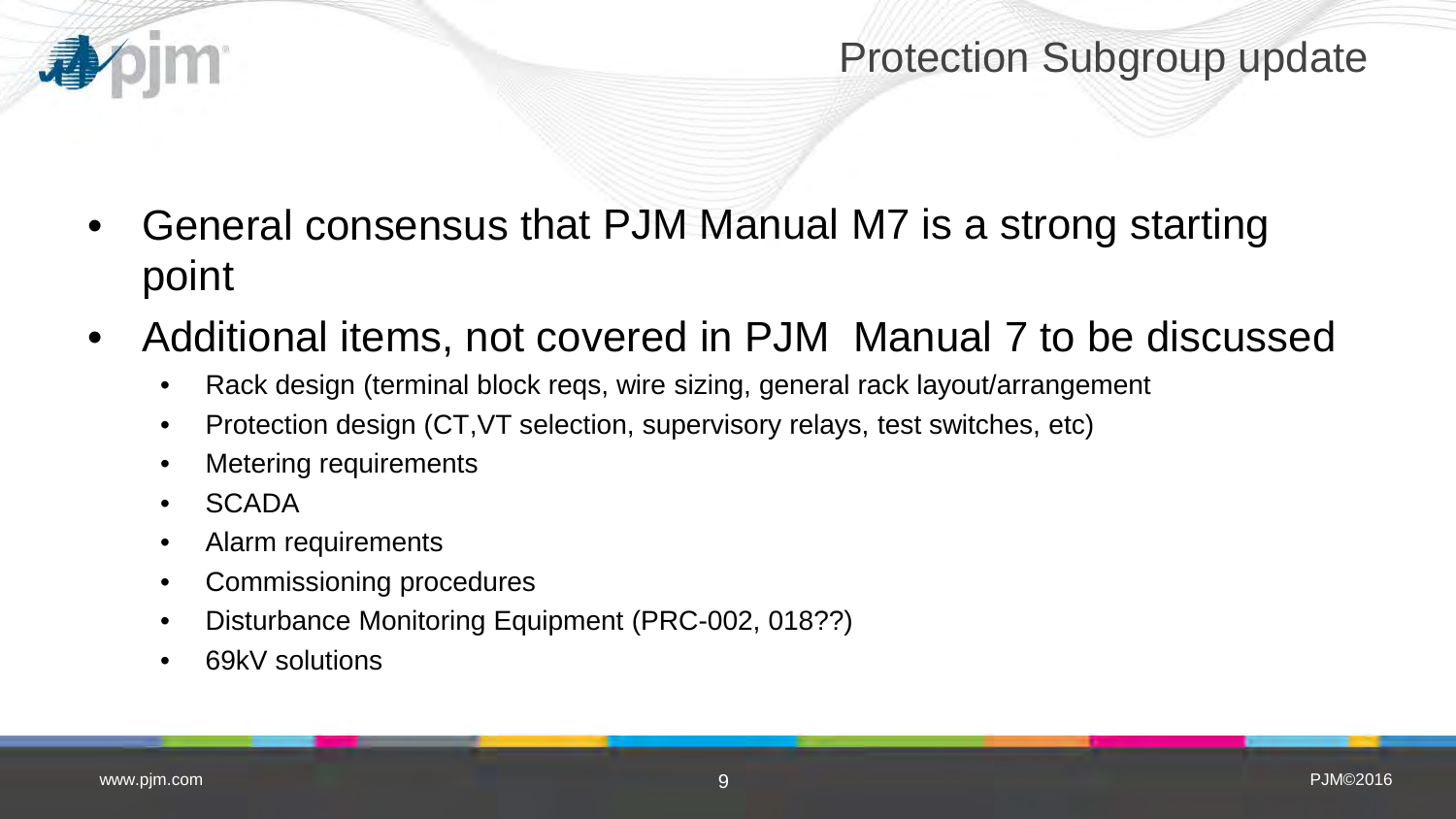

- Continue review of PJM Manual 7
- Review of SPP and MISO Minimum Requirements Document
	- Generally simplistic approach leaning towards requiring the Competitive bidders to meet standards dictated by incumbent T.O.
- Develop preliminary standards document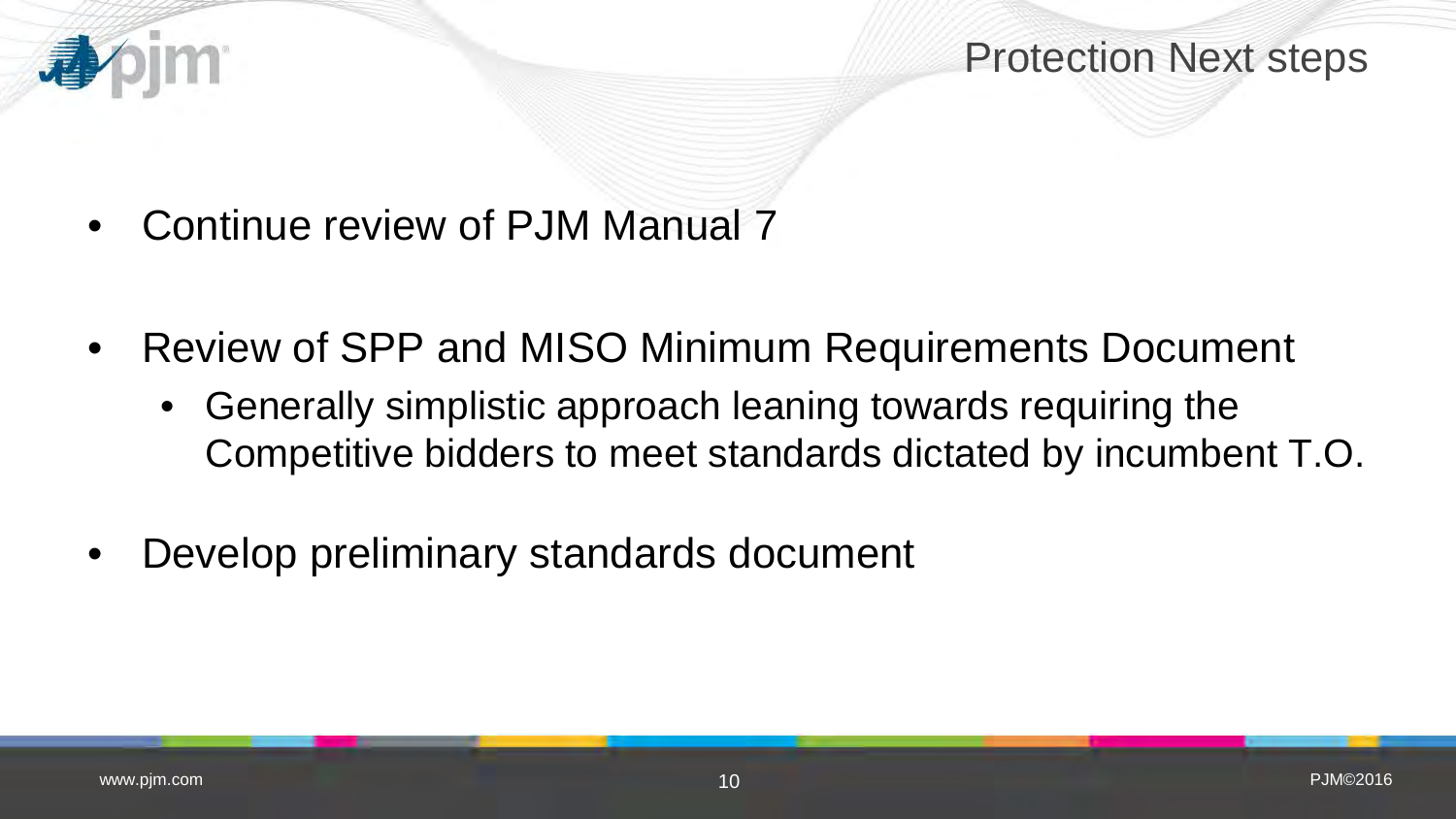

# PJM DEDSTF Substation Subgroup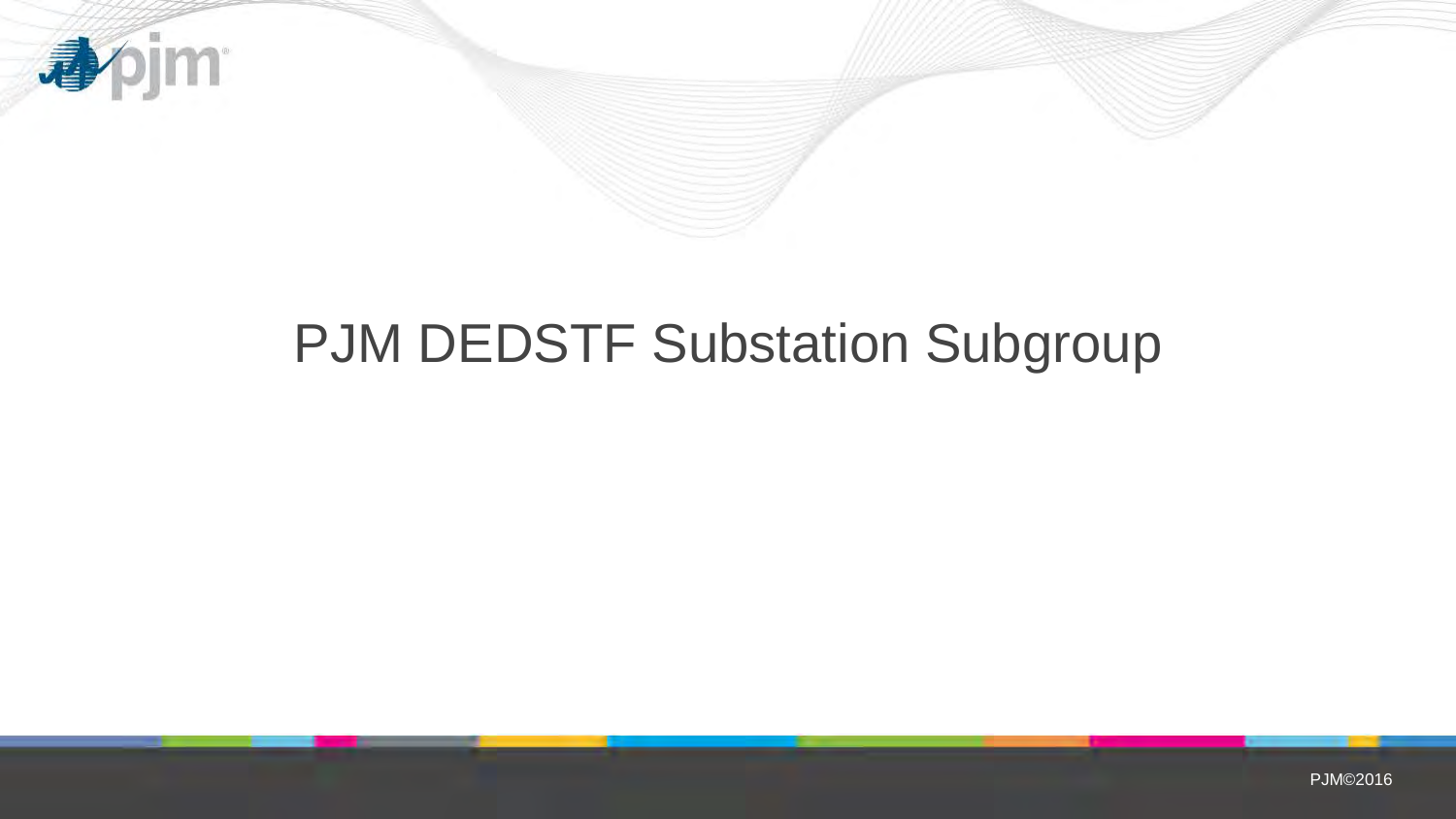

## Substation Subgroup update

- Develop path to manage assignment
- Review of Transmission Owner Guidelines
- Engaged support from the TSS committee
- Detailed review of TO Guidelines
- Key areas of focus
	- Different voltages 69kV, 138kV, etc.
	- Criteria based design
	- Functional layout
	- Future expansion
	- Minimum outages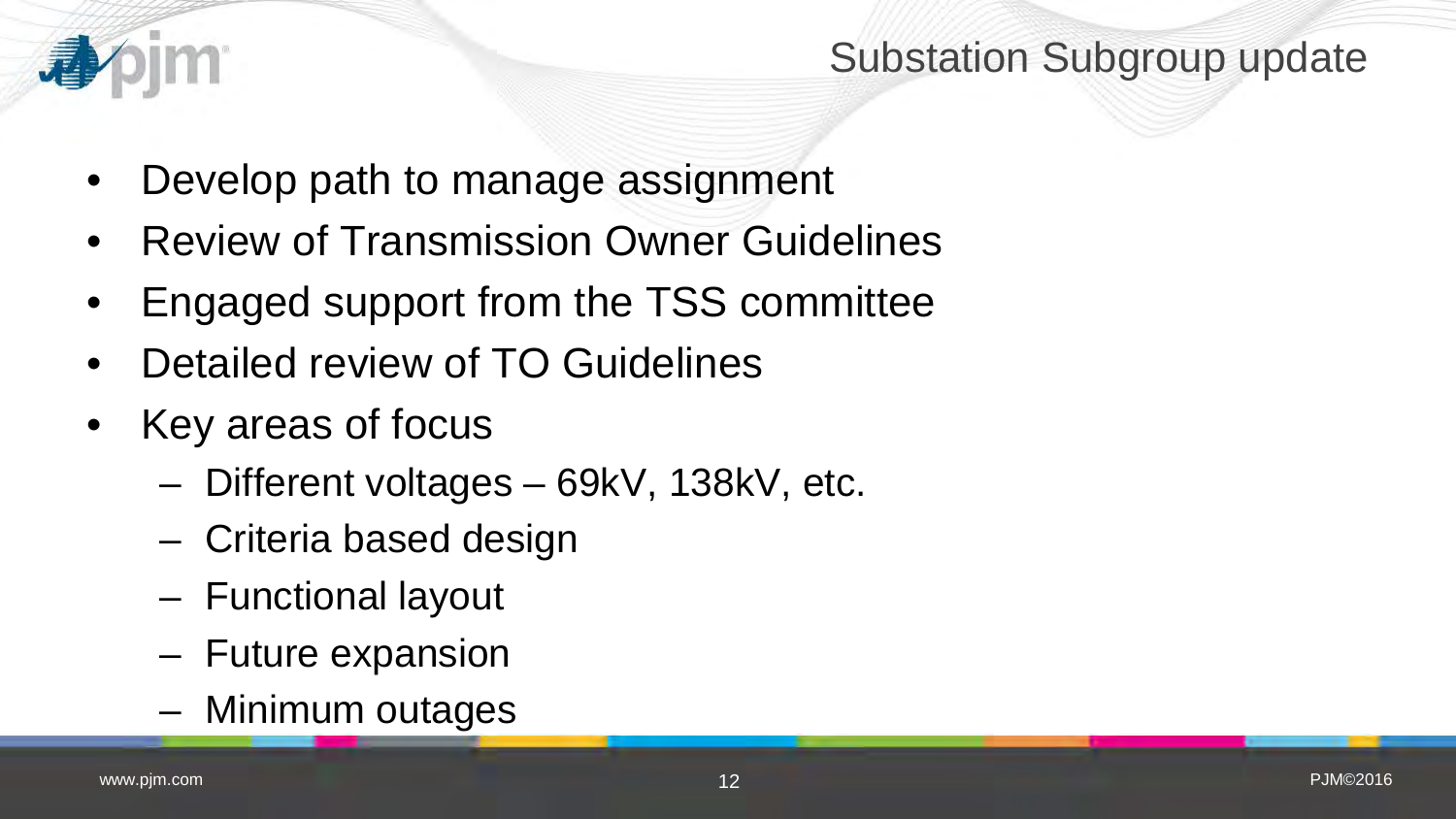

#### **I. Transmission System Design Criteria**

- A. Environmental Lines and Substations
	- 1. Ambient Temperature
	- 2. Wind loading Substations (no ice)
	- 3. Ice load substations (no wind) 25mm radial ice
	- 4. Wind coincident with 13mm radial ice 40mph (64km/h)
	- 5. Seismic Substations
	- 6. Flood Plain
- B. Substations General
	- 1. AC Station Service
		- o Required Number Independent Sources
		- o Quality of Sources
		- o Need for Back up Generation
	- 2. DC Supply
		- o Required Number of Independent Batteries and Chargers
		- o Capacity/Duty Cycle
		- o Fusing/Protection
		- o Quality/independence of Charger AC Supplies
	- 3. Ground Grid Resistance
- C. Substation Electrical
	- 1. Line Terminal and Equipment Continuous Current
	- 2. Short Circuit Current
	- 3. Operating Voltage
	- 4. RIV
	- 5. Lightning Impulse Withstand Voltage (with and without arresters)
	- 6. Switching Impulse Withstand
	- 7. Surge arresters
	- 8. Breaker Line closing Switching Surge Factor
	- 9. System Grounding
	- 10. Lightning trip out Performance (station)
	- 11. Fault performance (circuit failure, including momentary) all other causes

## Substations Documentation

- **I. Design, Application, Maintenance & Operation Technical Requirements** 
	- A. Overhead Transmission Lines
	- B. Power Cables
	- C. Large Power Transformers
	- D. Circuit Breakers
	- E. Load Interrupting Switches (Circuit Switches)
	- F. Disconnects & Switches
	- G. Shunt Capacitors
	- H. Instrument Transformers
	- I. AC Station Service
	- J. Substation Batteries & Chargers
	- K. DC Substation Service
	- L. Substation Operation & Maintenance
	- M. Carrier Current Line Traps
	- N. Insulation Coordination & Surge Protection
	- O. Relay and Control Building Requirements
	- P. Bus Design
	- Q. SVC's
	- R. Series Capacitors
	- S. Gas Insulated Substations
	- T. DC Inverters
	- U. HVDC Transmission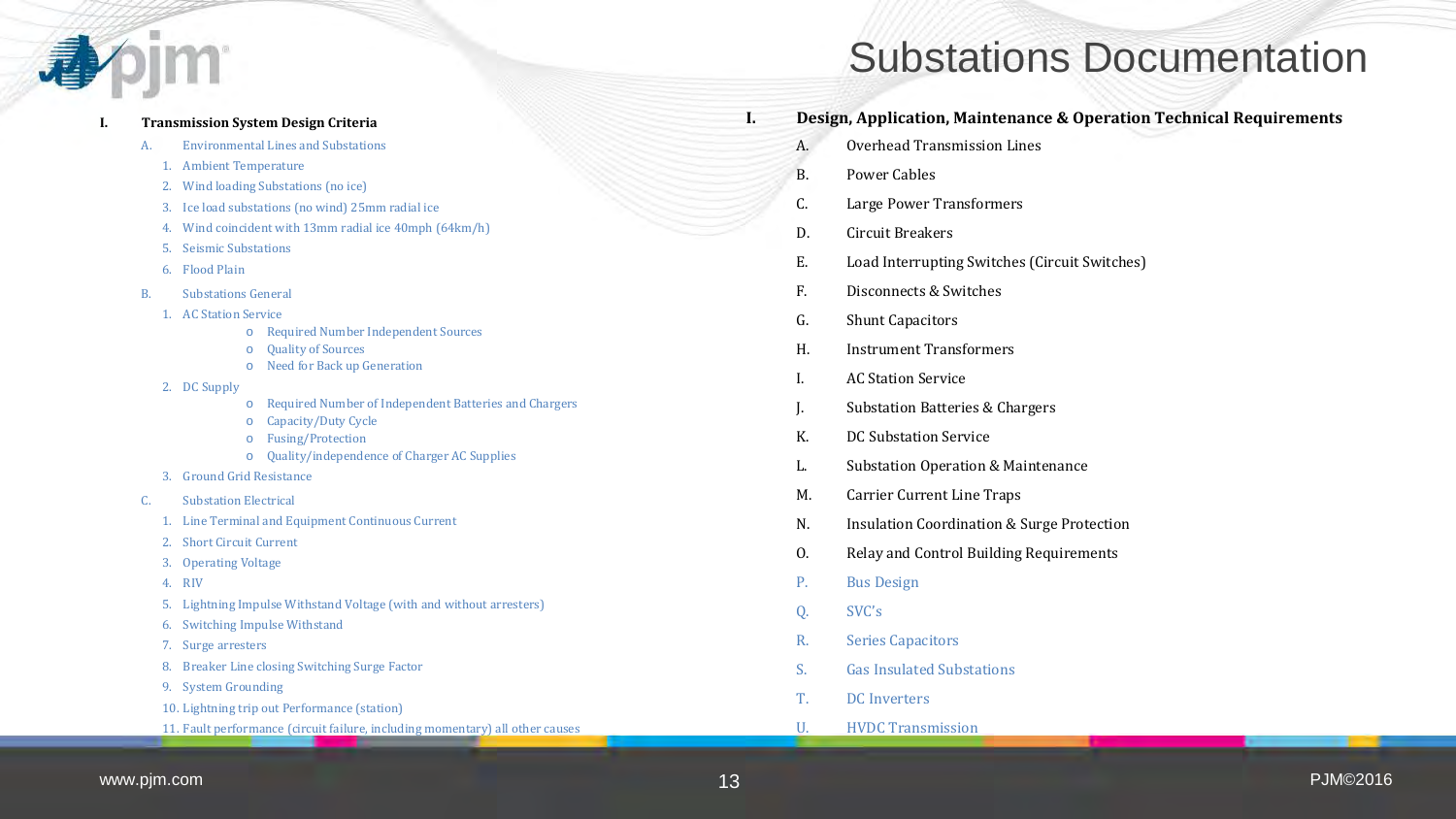

Substation Subgroup Next Steps

- Continue review of existing TSS guidelines
- Review DEDSTF recommendations with TSS committee
- Develop overreaching preliminary document
	- Reference TSS guidelines where feasible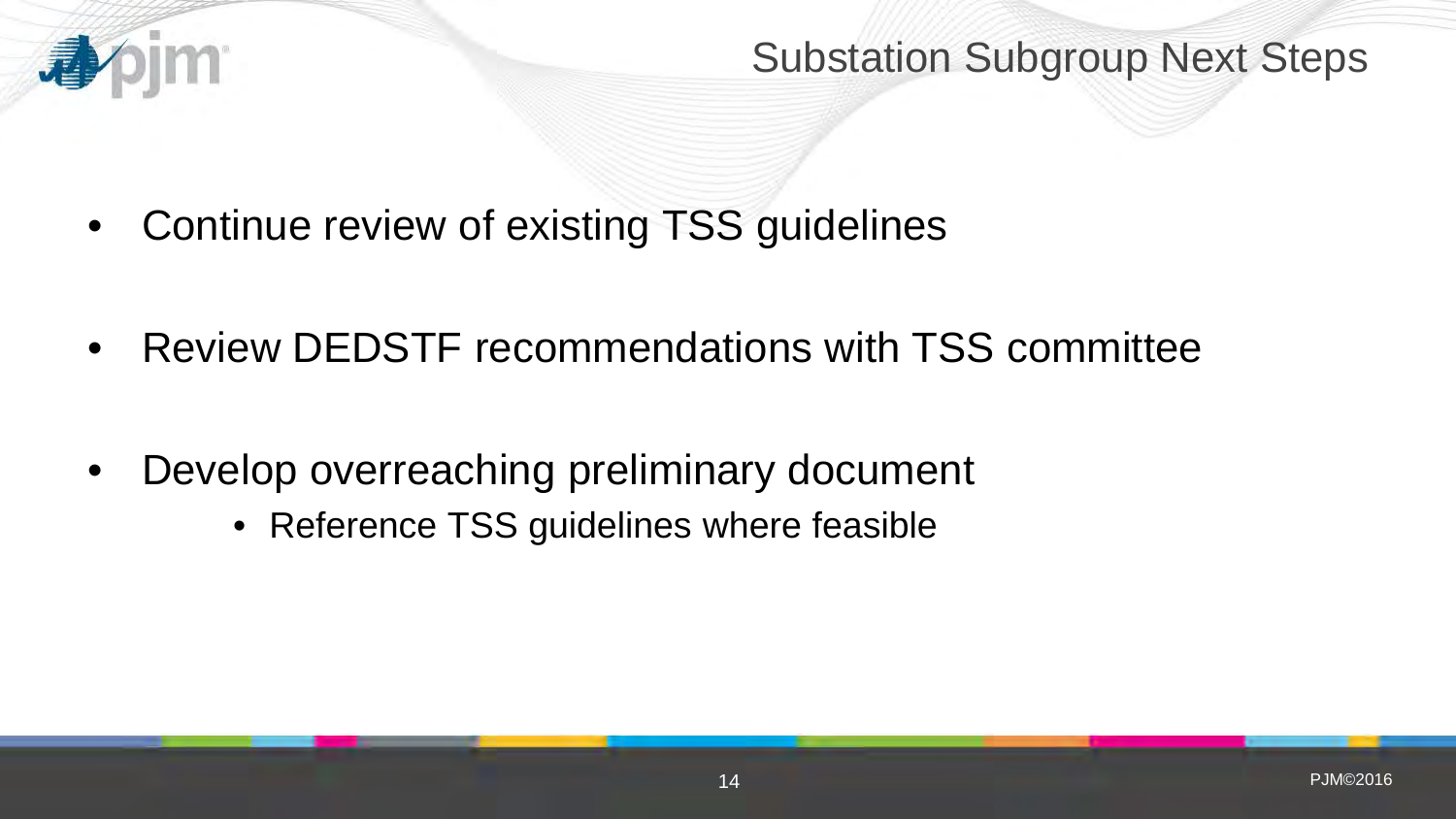

- The DEDSTF has completed three monthly meetings since the formation of the three subgroups.
- Additional webex meetings will begin in June to address specific detailed issues
- September 2016 PC Update with expected timeline for deliverables